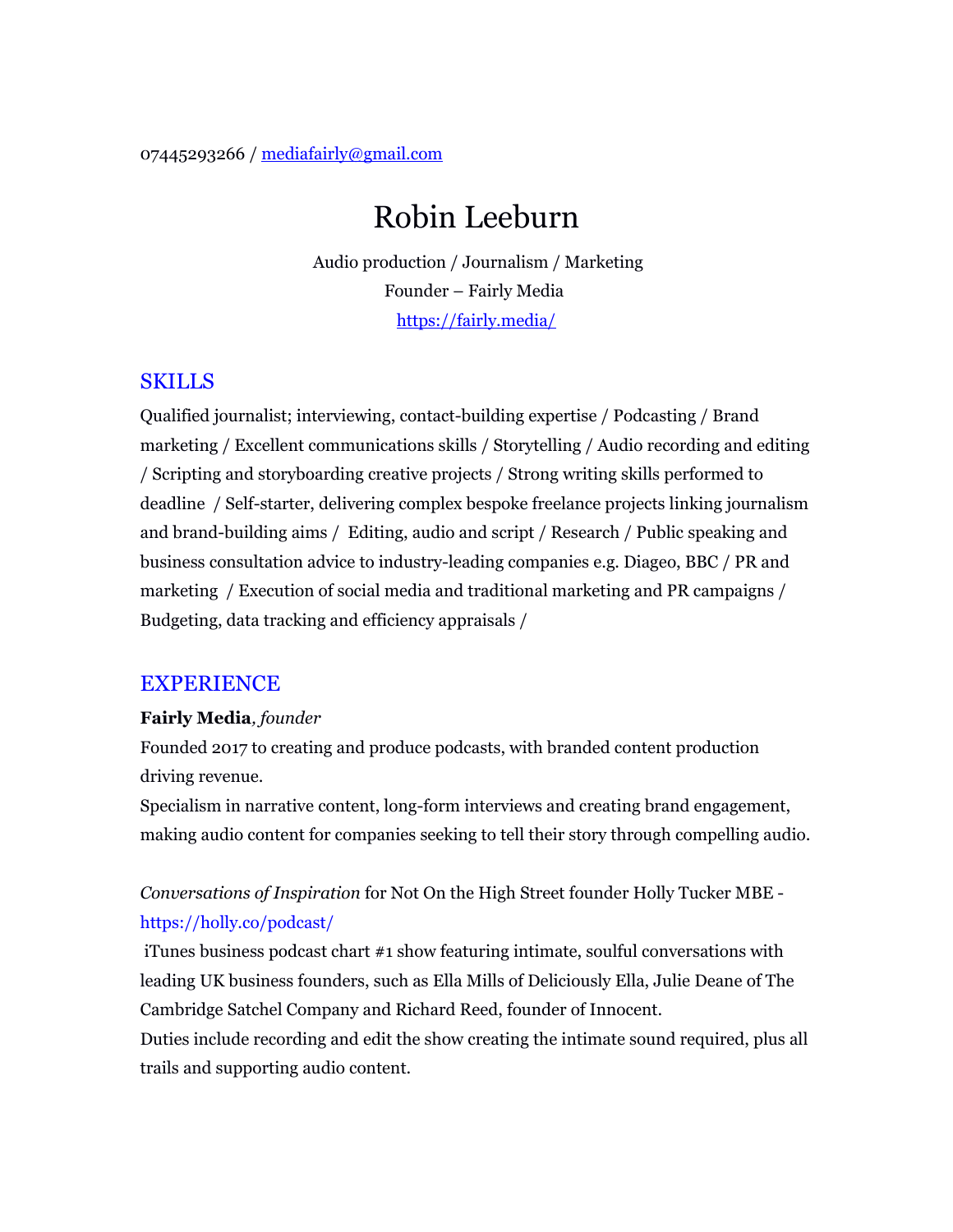### *KERB Life* for KERB food -<https://www.kerbfood.com/podcast/>

Multi-strand documentary podcast series for London street food group KERB. The commission covers all aspects of the show's creation: planning, research, scripting, presenting and editing and production. The a show carries listeners to the heart of the KERB environment, drawing listeners into the creation incredible tastes in a creative, real-world environment supporting entrepreneurialism and food passions.

### *Fatherhood* -<http://fatherhoodpodcast.libsyn.com/>

An ongoing series of interviews, features and documentary episodes exploring modern parenting from a dads' view, looking to challenge stereotypes and social mores through interviews and narrative storytelling.

### *We Are In Beta* for CPDBee.com– https://apple.co/2uvzZ1a

A freelance project working with CPDBee.com founder; editing, sound engineering and formatting a 12-part series of interviews with head teachers leading their field in delivering school results and innovation.

Fairly creates intelligent, highly structured audio content using interview, soundscaping, music and journalism techniques to create stories which draw the listener into a new world or a pattern of thought. https://fairly.media/

### PREVIOUS EMPLOYMENT

# **Luardos**, London — *Manager*

July 2011 – July 2017

Managing three successful Mexican catering outlets with a global reputation. Precision organisational skills and focus on perfection in fast-paced catering environments.

Cultivated media and online presence through social media and print, TV and online outlets. More than 10K followers on Twitter and Instagram.

Established successful earned media exposure, collaborating with television via Food Network and CNN; online media outlets from blogs and style to food and culture websites; print publications such as GQ, Stylist, Esquire.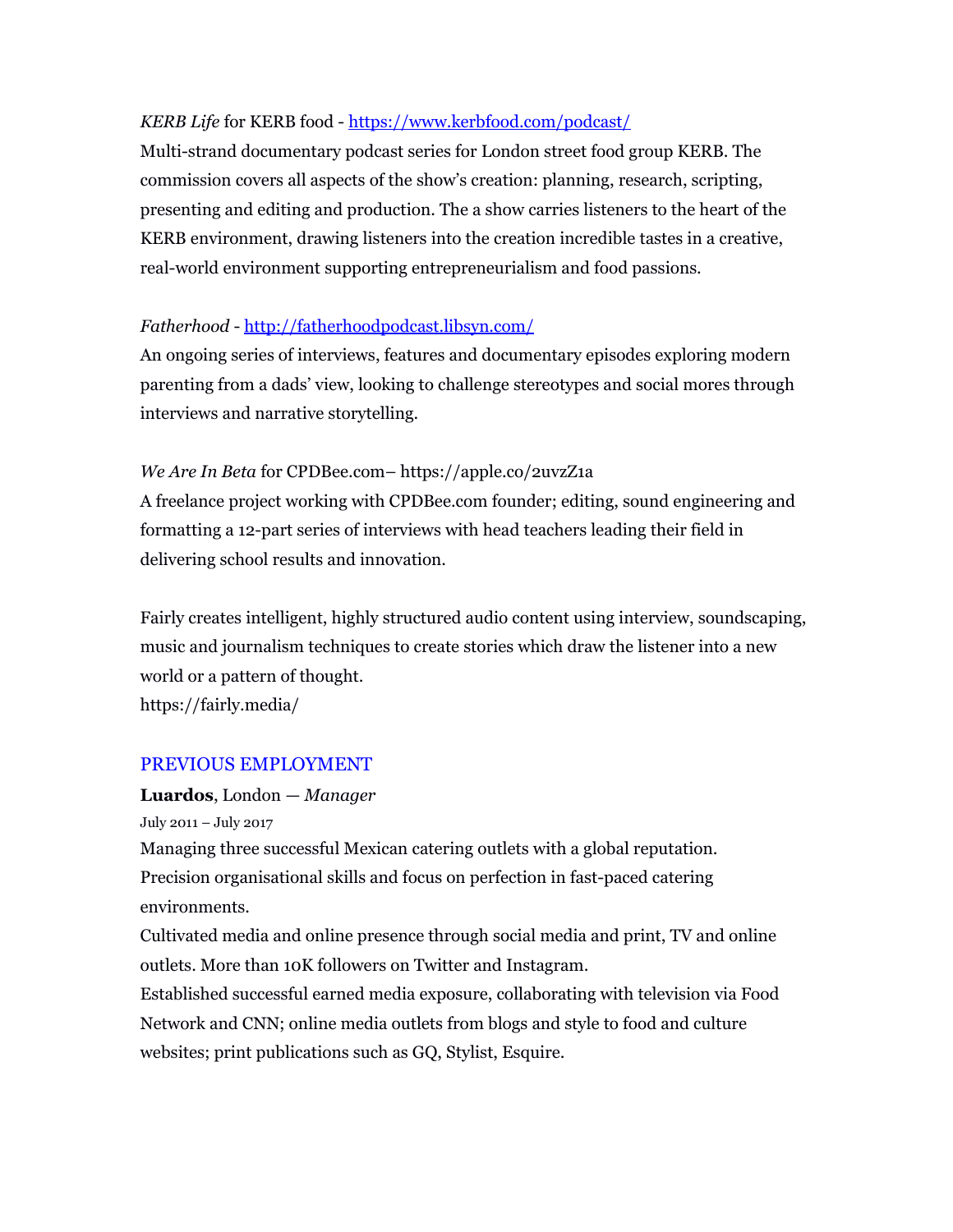#### **Contagious**, London — *Writer/Researcher*

Aug 2009 - July 2011

Responsible for researching, reporting on and advising on key emerging communications trends and best practice.

Worked with blue chip companies (Diageo, BBC, Publicis, Google etc) through to startups and venture capitalists to track and advise on innovative marketing stance in a constantly-'on' digital marketplace.

Through a print magazine, online news feeds, social media, video, public speaking and face-to-face consultancy, a clear-eyed take on media, trends and strategy was delivered through simple explanation of key data and by engaging storytelling techniques. Day-to-day technical tasks included use of WordPress and social media including Facebook, Twitter, Instagram, LinkedIn; managing databases and distributing online content; tracking marketing reach; video and audio reportage; online and offline research and investigation; building contacts and carrying out interviews; brainstorming consultancy projects and new content; obsessively proof-reading magazine articles.

#### **British Dental Health Foundation,** Rugby – *Head of Media*

June 2008 – Aug 2009

Responsible for public relations, including media liaison, delivering key messages surrounding oral health and sponsored partnerships.

Strategic planning of promotional work for press, radio and TV alongside health professionals (NHS trusts, private practitioners), working closely with sponsors such as brands (Oral B, Wrigley etc) and high street names (Tesco, Boots etc).

Publication of wide variety of health articles in national and regional papers, best-selling consumer magazines.

Generated more than  $£1.5$  million worth of annual earned media coverage through inventive press releases and article ideas pitched to national media.

Co-ordinated media profile for national charity and its two annual health campaigns, National Smile Month and Mouth Cancer Action Month.

#### **Archant**, Exeter - *Journalist*

July 2005 – June 2008

Strong record of breaking front-page news across Archant South West's Devon news patch.